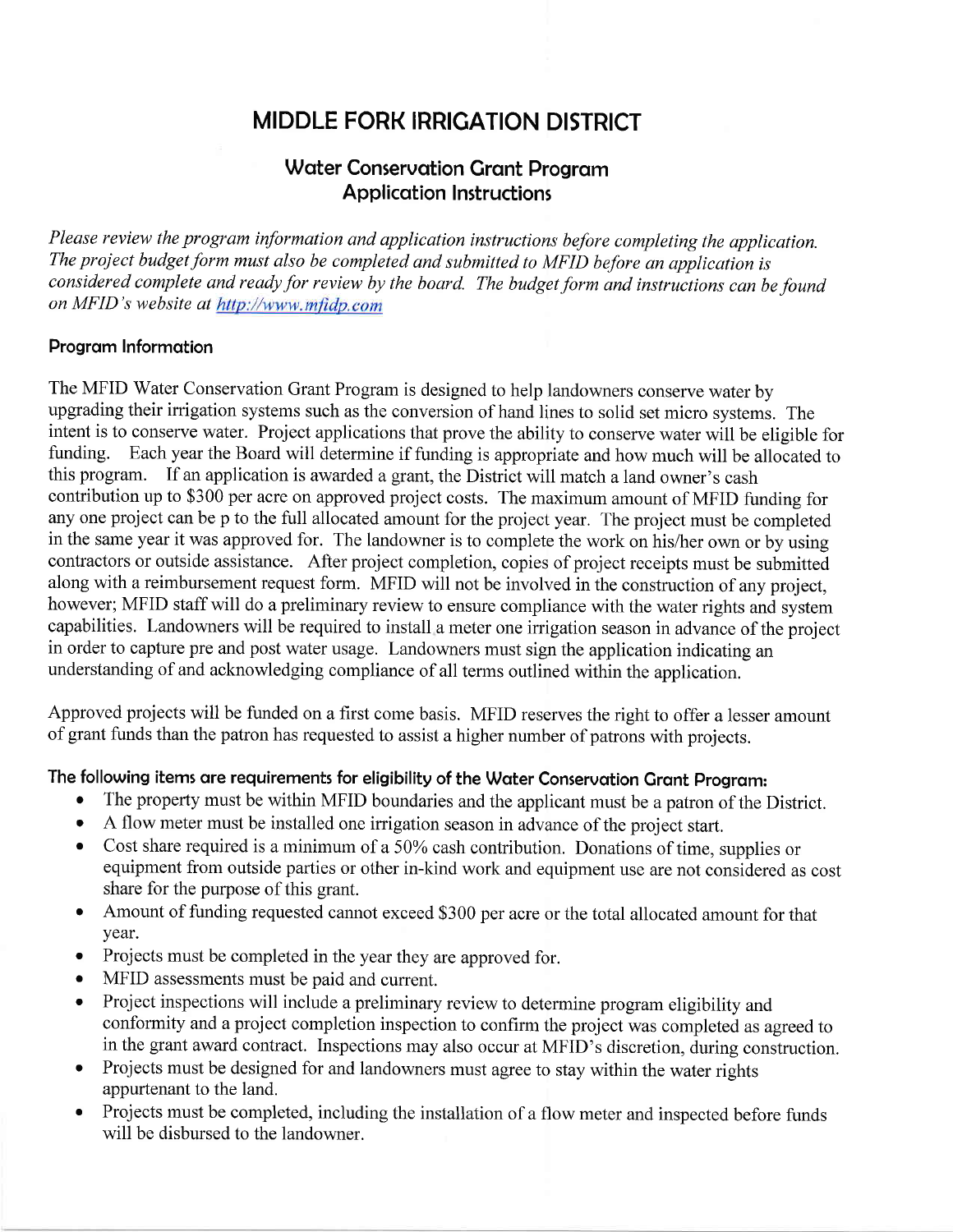Applicants must sign the application thereby agreeing to all the terms and conditions outlined in the grant application/agreement.

#### Applicotion Instructions:

All questions on the application must be answered. If additional space is required to answer any of the questions on the application, use a separate sheet of paper and label each response with the question you are responding to.

In order to assist you in the preparation of the application and site map, please contact MFID to request <sup>a</sup> water right map that will give you the basic information you will need to complete the application. The water right map will provide you with the water rights on your property.

#### Estimqted Gront Funds Requested:

Fill in the amount you are requesting from MFID.

## **Estimated Total Project Cost:**

Fill in the total cost of the project, rounded to the nearest whole dollar. This total should include the minimum 50% required cost share.

#### Name of Project:

Give the project a name that helps define it. i.e. Dykstra TL 1234 – Block 1 Irrigation Improvement.

#### Project Locotion:

- Physical Address. Provide the physical address of the property where the proposed project will be located. If there is no physical address, describe location to nearest street/intersection.
- Tax lot Number. (i.e.  $1S$   $10E$   $07$   $3600$ )
- Acres this project affects: Provide the total number of acres that this project will affect.
- Number of Water Right Acres: Provide the total number of water rights acres located on this property.

#### Are you current on your MFID ossessment?

Check either yes or no. Your assessment must be current or paid in full. If there is an outstanding balance on your assessment, it must be paid according to MFID due dates.

# Have you previously submitted an application to MFID through the Water Conservation Grant Program?

Check either yes or no. If you have previously submitted an application to MFID for funding of this project, or a similar project on the same property, check "Yes" and explain in the area provided. If you have not previously requested funding from MFID, check "No". If additional space is required for the explanation, use a separate sheet of paper and label your response with the corresponding item on the application.

# Have you previously or will you submit a funding application to another agency?

Check either yes or no. If you have previously submitted an application to another agency, such as the NRCS or OWEB for funding of this project check "Yes" and explain in the area provided. If you have not previously requested funding from another agency, check'No".